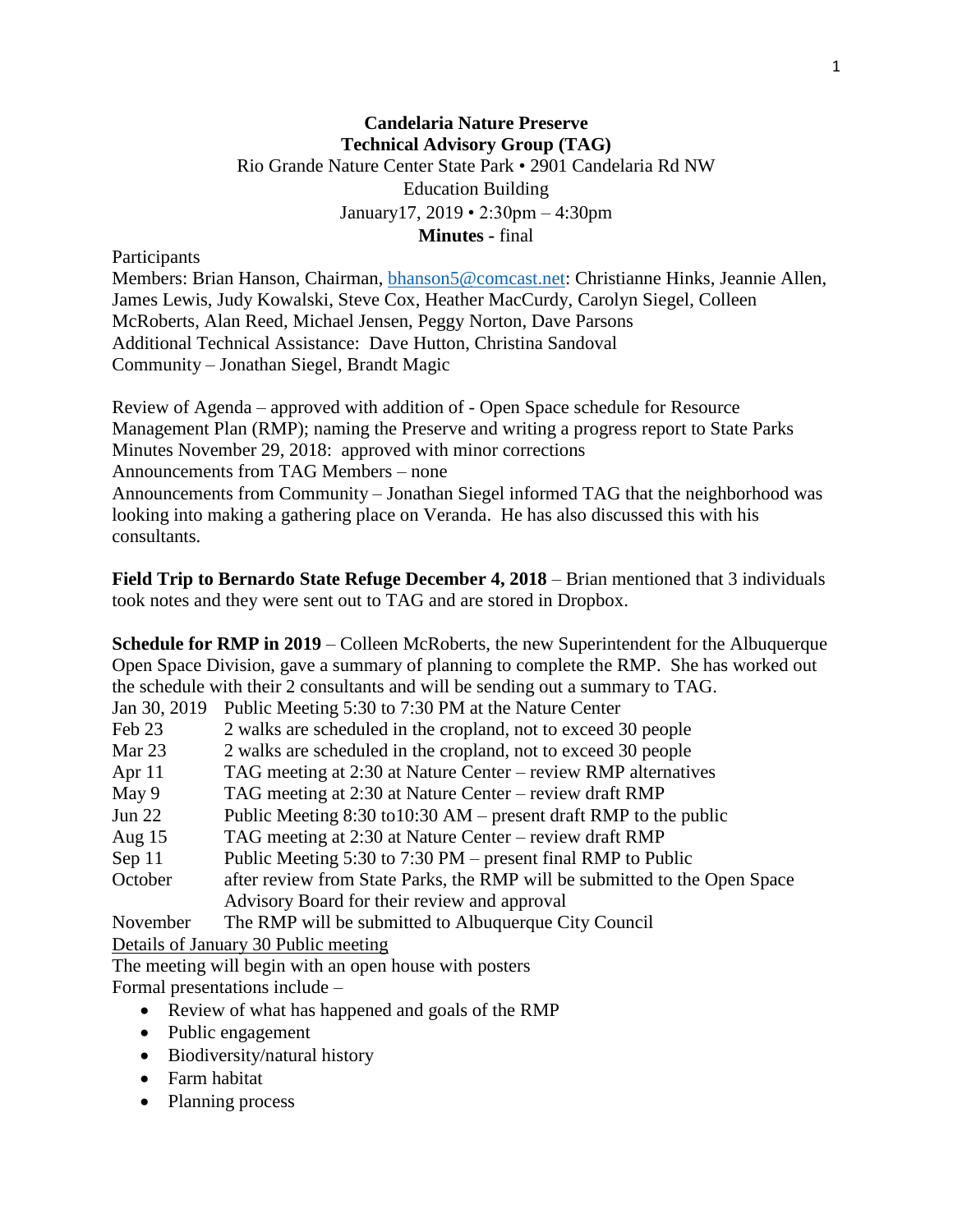• Breakouts into smaller groups, probably tables; If large turnout, may do something else

Comments during the summary were –

- Colleen said that Liz Douglass-Gallegos from the Bosque Ecosystem Monitoring Program will be presenting Nature's Notebook after the Discovery Hikes at Candelaria Farm on February 23 from noon – 1 p.m. for people to learn more about the citizen science program that may be established at the farm for ongoing monitoring
- Colleen wants to get input on the RMP from others such as school groups etc, may have a questionnaire
- Brian cautioned that activities in the Preserve must not impact wildlife populations
- Steve Cox has been banding birds for decades and has data on birds
- The issue of the budget to implement the RMP was brought up. Alan Reed said he would look into funding.
- Dave Parsons reminded the group that alternatives that included commercial sale of crops would not meet the rules of the Land and Water Conservation Fund
- Colleen mentioned that she might modify the summary sheet for the public meeting. It was requested that TAG review it prior to the public meeting.
- Michael Jensen stated that offering several options of farming practices resulted in the same situation we were trying to resolve.

## **Name for the Preserve**

At the meeting we discussed having a new name for our wildlife preserve. Previously it had been called several names, including in May 1979 - Rio Grande Nature Center and Preserve. When we started TAG it was called Candelaria Farm Preserve. Lately we have been calling it Candelaria Nature Preserve. The new superintendent for Albuquerque Open Space, suggested we also get some ideas for names at the upcoming public meeting Jan 30. So we want you to send your ideas to Colleen McRoberts and James Lewis so Open Space can develop a display that will ask the public for their ideas.

At the meeting some of the names were - Candelaria Preserve, Los Candelarias, Albuquerque Wildlife Preserve, Rio Grande Preserve. Others talked about calling it a Refuge, or Conservation Area. When asked, many of the TAG liked the idea of including the word "wildlife"

## **Progress report to the Land and Water Conservation Fund (LWCF)**

Previously NM State Parks sent a letter requesting the Open Space Division work on the new RMP and inform them of their progress. State Parks is the liaison between Open Space and the National Park Service that administers the LWCF. TAG sent a progress report in 2018 and needs to send another letter. Michael Jensen volunteered to write the letter. If anyone has input into what we have achieved, please send your comments to Michael.

## **Comments made during the meeting**

- Michael said that TAG information is stored in his Dropbox account and is waiting for Open Space to tell him what they want to do about storage. Some requested that material be posted on the Open Space website. Colleen said she would check with Phillip on staff.
- Michael reminded TAG that BEMP (Bosque Ecosystem Monitoring Program) is having a large meeting at UNM February 15 addressing the bosque. You need to register for it at [bemp.job@bosqueschool.org.](mailto:bemp.job@bosqueschool.org) It's free